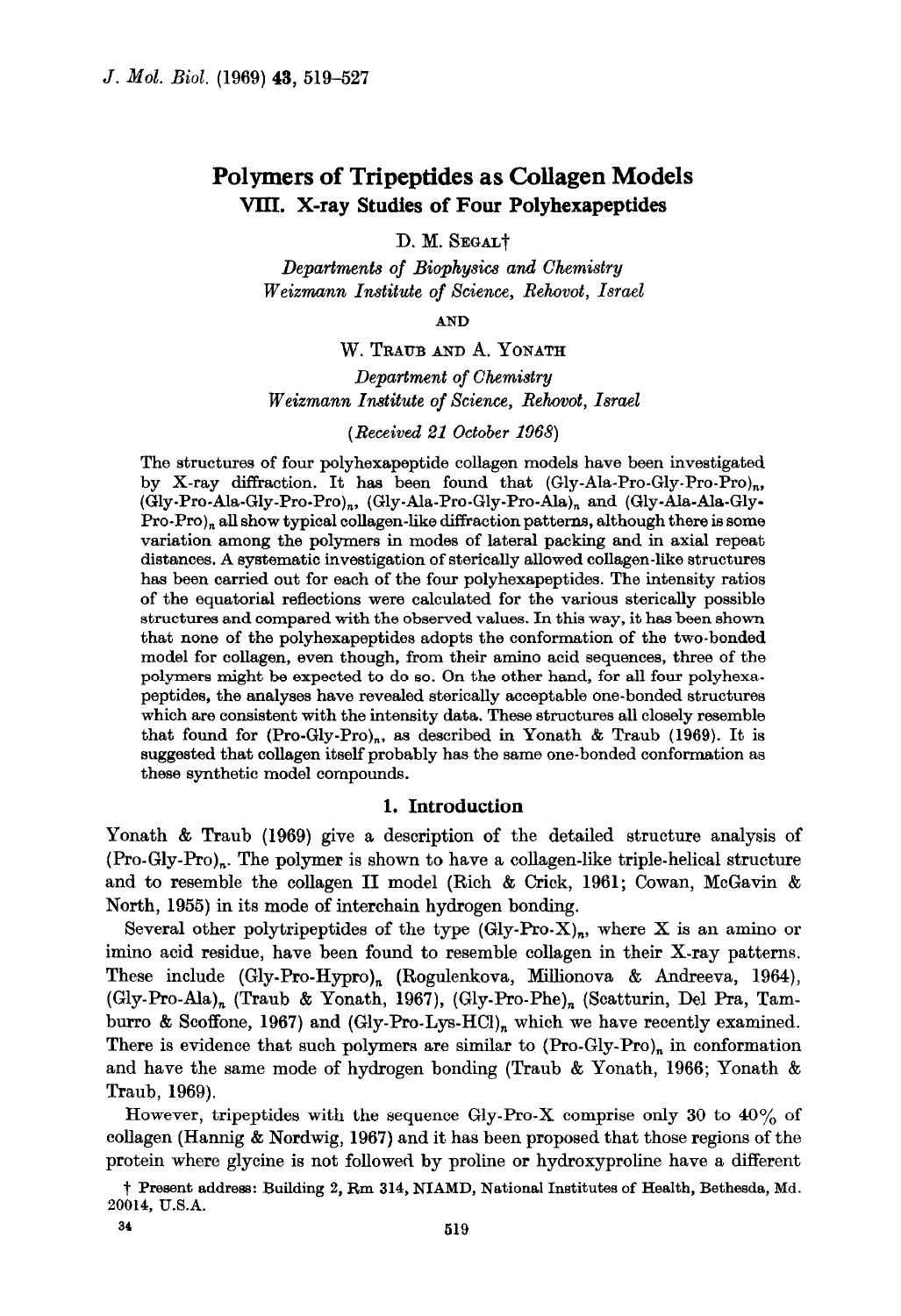conformation in which there are two, rather than one, interchain NH . . . 0 hydrogen bonds per tripeptide (Ramachandran & Sasisekharan, 1965; Ramachandran, 1967). X-ray studies of (Gly-Gly-Pro)<sub>n</sub> (Traub, 1969) and (Gly-Ala-Pro)<sub>n</sub> (Segal & Traub, 1969) have revealed sheet-like structures quite different from that of collagen. However, we have recently obtained collagen-like X-ray patterns from polyhexapeptides incorporating the sequences Gly-Ala-Pro and Gly-Ala-Ala and we have investigated their conformation and mode of hydrogen bonding.

We have studied altogether four polyhexapeptides with the sequences (Gly-Pro-Ala-Gly-Pro-Pro)<sub>n</sub>, (Gly-Ala-Pro-Gly-Pro-Pro)<sub>n</sub>, (Gly-Ala-Pro-Gly-Pro-Ala)<sub>n</sub> and  $(Gly-Ada-Ada-Gly-Pro-Pro)_n$ . If the two-bonded model for collagen (Ramachandran, 1967) were correct the last three polymers might be expected to form structures with three NH...O hydrogen bonds per hexapeptide. (Gly-Pro-Ala-Gly-Pro-Pro)<sub>n</sub> conforms to the sequence  $(Gly-Pro-X)<sub>n</sub>$  and might be expected to resemble (Pro-Gly-Pro), in conformation and have only two hydrogen bonds per hexapeptide. However, it has the same composition as  $(Gly-{\text{Al}}a-\text{Pro-Gly-Pro-Pro})_n$  and we were interested to compare the properties of the two polymers.

The synthesis of the four polyhexapeptides and physico-chemical studies relating to their structure in solution are described in Segal (1969). This paper is devoted to a description of X-ray studies of their conformations in the solid state.

### 2. Materials and Methods

All polyhexapeptide samples were prepared in the Biophysics Department of the Weizmann Institute. Their synthesis and fractionation are described in Segal (1969). The best specimens for X-ray study were prepared from  $(Gly-Pro-Ala-Gly-Pro-Pro)_n$  and (Gly-Ala-Pro-Gly-Pro-Pro),, each of 14,000 molecular weight and (Gly-Ala-Pro-Gly-Pro- $\text{Ala}\text{h}$ , and (Gly-Ala-Ala-Gly-Pro-Pro)<sub>n</sub> of 6500 and 7600 molecular weight, respectively.

Photographs were taken of powders and oriented films stroked out from aqueous solutions of the polyhexapeptides. Photographs of powders were taken with 114.6 mm diameter cylindrical powder cameras and oriented films were photographed on flat-plate cameras. The flat-plate photographs were standardized by sprinkling a little calcite powder on the specimens or from powder photographs taken of the same specimens.

The spacings of X-ray reflections were measured with a travelling microscope and their intensities with a Joyce-Loebl recording microdensitometer.

# 3. X-ray Diffraction Patterns

Plate I shows X-ray diffraction patterns obtained from stroked films of the four polyhexapeptides. The specimens all have normal fibre orientation. All the photographs show the main features of the diffraction pattern of collagen, including a meridional 2.9 A spacing on the tenth layer line and relatively strong reflections on the equator and near the meridian on the third and seventh layer lines.

However, there are variations among the diffraction patterns indicating differences in crystallinity and unit-cell dimensions. (Gly-Pro-Ala-Gly-Pro-Pro)<sub>n</sub> closely resembles  $(Pro-Gly-Pro)<sub>n</sub>$  (see Yonath & Traub, 1969) in the dimensions and quality of its X-ray pattern. It has the same meridional repeat of  $2.87$  Å, though the equatorial spacings are slightly shorter than those observed for the polytripeptide. Also, as in the case of (Pro-Gly-Pro),, there is no 110 reflection nor clear evidence of crystalline sampling except on the equatorial and third layer lines. The pattern is thus consistent with the screw disorder and the misalignment of sheets of molecules which we have discussed in Yonath & Traub, 1969. The observed intensities and calculated and observed spacings of  $(Gly-Pro-Ala-Gly-Pro-Pro)<sub>n</sub>$  are shown in Table 1.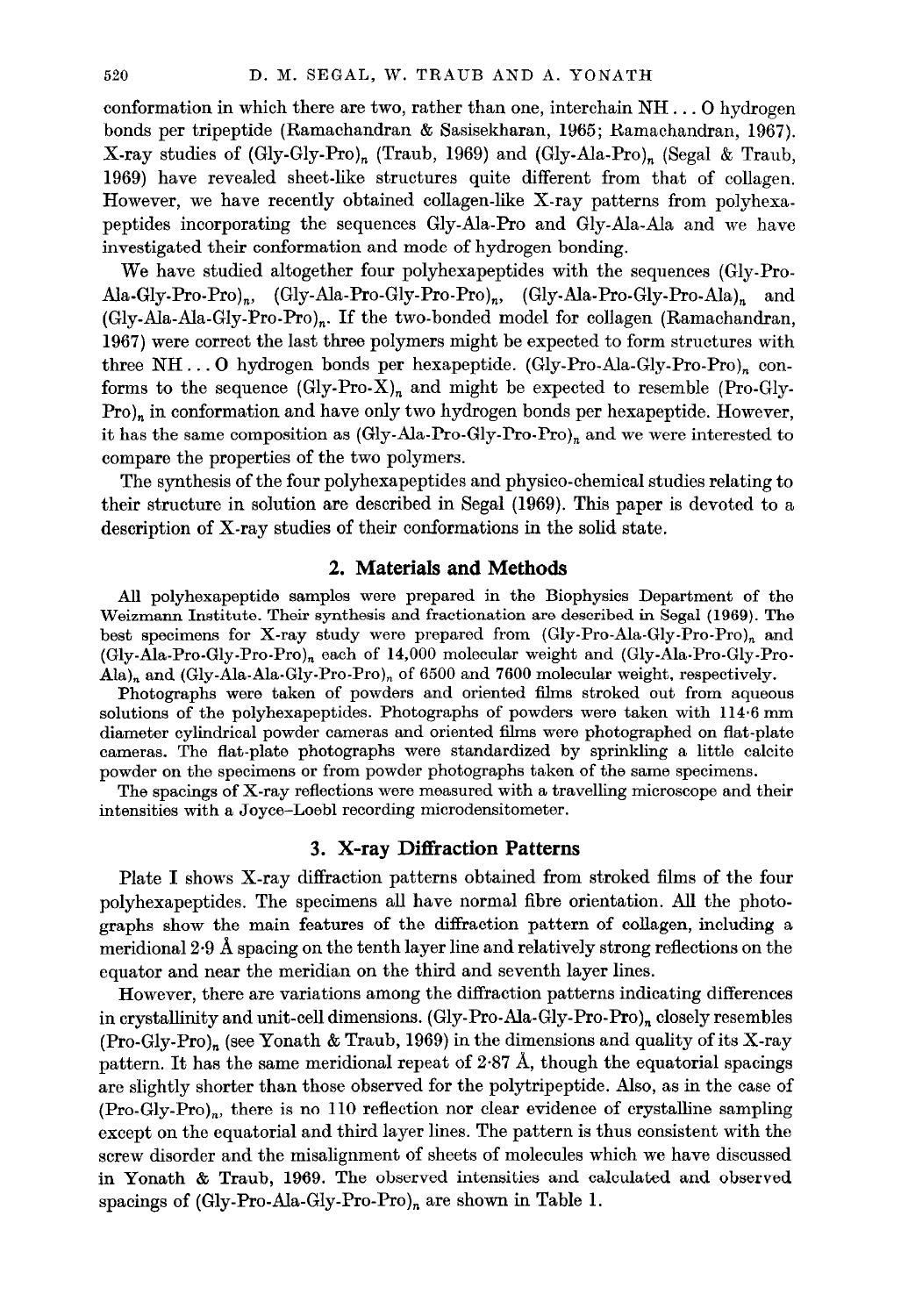

PLATE I. X-ray diffraction patterns of stroked films of polyhexapeptides; (a) (Gly-Pro-Ala-Pro-Pro),, (b) (Gly-Ala-Pro-Gly-Pro-Ala),, (c) (Gly-Ala-Ala-Gly-Pro-Pro), and (d) (Gly-Ala-Pro-Gly-Pro-Pro)<sub>n</sub>. (cf. Plates I and II of Yonath & Traub, 1969.)

[ $facing p. 520$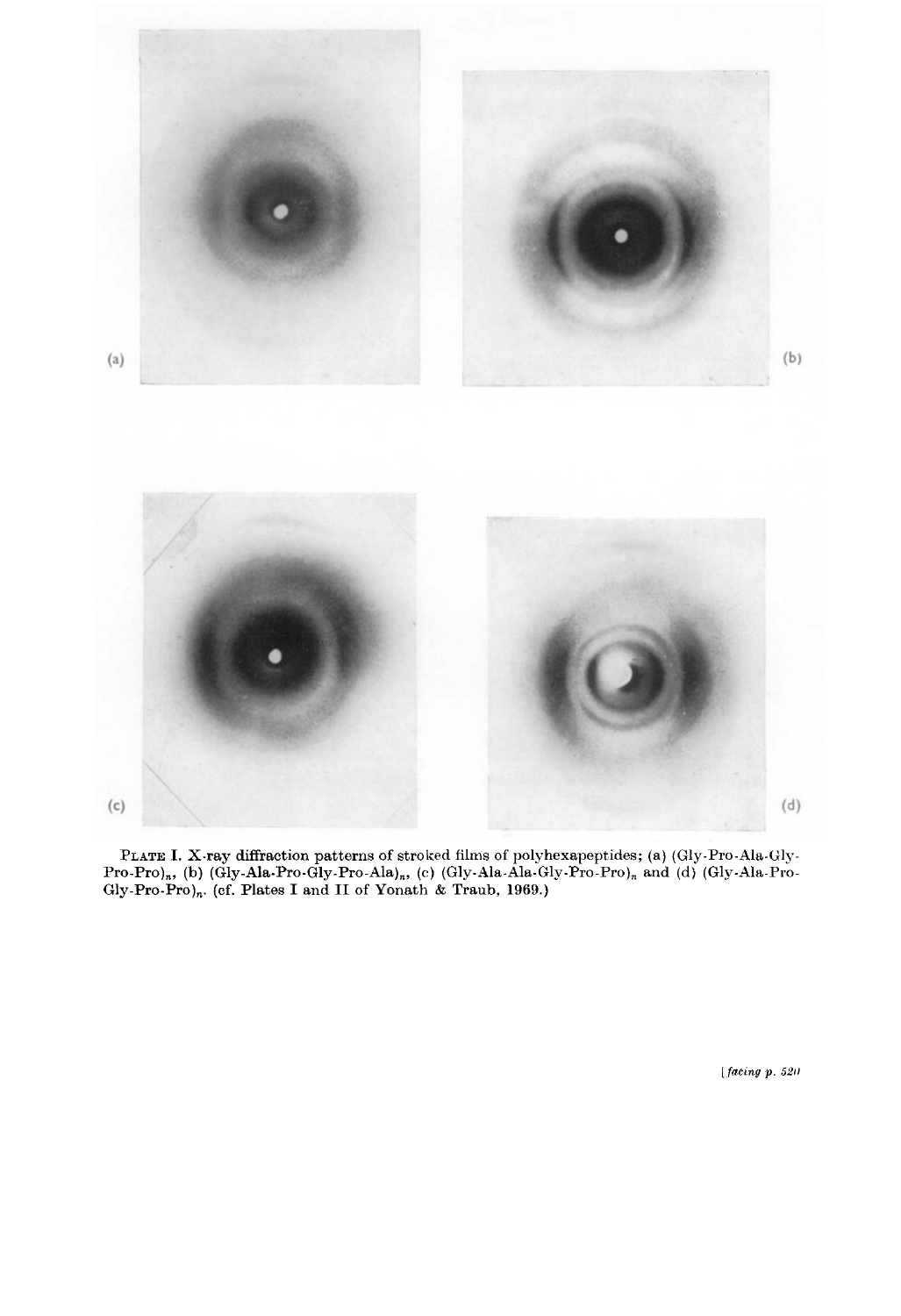The diffraction patterns of (Gly-Ala-Pro-Gly-Pro-Ala), and (Gly-Ala-Ala-Gly- $Pro-Pro$ )<sub>n</sub>, which resemble each other closely, appear to be entirely crystalline. As is shown in Tables 2 and 3, we have been able to index all the observed reflections of both patterns in terms of a c-axis of 29.5 Å and an  $a$ -axis of 10.5 Å. This latter dimension apparently corresponds to the average spacing between sheets of molecules. The crystallinity of the pattern and its limitation to reflections of the  $h0l$  type can be explained by a regular packing of molecules in sheets, which in turn are stacked regularly with respect to their c but randomly with respect to their b-axes. This situation could occur, for example, if sheets of molecules rolled up to form the type of spiral lattice suggested for collagen by Sasisekharan & Ramachandran (1957).

(Gly-Ala-Pro-Gly-Pro-Pro), also has a 2.95 Å meridional spacing. We have observed some differences in the X-ray patterns of different preparations of this polyhexapeptide. Though all the patterns are collagen-like, these differences suggest variability in the packing of the molecules. The oriented photograph shown in Plate  $I(d)$  has an equatorial reflection corresponding to a 110 spacing, so this form of the polymer probably has hexagonal or pseudo-hexagonal packing. Table 4 shows the intensities and spacings of this diffraction pattern.

In the indexing schemes of Tables 1 to 4, the 2.9 A meridional reflections are assigned to the tenth layer line and the relatively strong near-meridional reflections appear on the third and seventh layer lines, This implies, in accordance with helical diffraction theory (Cochran, Crick & Vand, 1952), that there are ten equivalent units in three helical turns of the molecular structure. (Gly-Pro-Ala-Gly-Pro-Pro)<sub>n</sub> thus has an axial translation of 2.87 Å and a rotation of some  $108^{\circ}$  between equivalent structural subunits, the same helical parameters as were found for  $(Pro-Gly-Pro)_n$ (see Yonath & Traub, 1969). The helical structures of the other three polyhexapeptides have the same rotation, but a translation of  $2.95 \text{ Å}$  between equivalent units.

We have measured the intensities of the equatorial reflections of the four polyhexapeptides. It was found for (Pro-Gly-Pro)<sub>n</sub> (Yonath & Traub, 1969) that these intensities are particularly informative about the mode of interchain hydrogen bonding, and are relatively less affected by water than the intensities on higher layer lines. Intensities were determined from radial microdensitometer traces, as described in Yonath & Traub, 1969. The traces were taken through the 100 and 200 reflections and

| Orientation | I.          | $d_{\alpha}(\mathbf{A})$ | hkl        | $d_c(A)$ |
|-------------|-------------|--------------------------|------------|----------|
|             |             |                          |            |          |
| Equatorial  | VS          | $10-50$                  | 100        | $10-60$  |
| Diagonal    | m           | $7 - 0.5$                | 103        | $7 - 10$ |
| Equatorial  | $_{\rm ms}$ | $5-40$                   | 200        | $5 - 30$ |
| Diagonal    | mw          | 4.64                     | 203        | 4.64     |
| Meridional  | m           | 3.94                     | 7th layer  |          |
| Meridional  | ms          | 2.87                     | 10th layer | 2.87     |

TABLE 1

Observed intensities  $(I<sub>o</sub>)$  were estimated as very strong (vs), moderately strong (ms), medium (m) and moderately weak (mw). Indices (hkl) were assigned to the reflections and their spacings calculated  $(d_o)$  on the basis of orthogonal axes with  $a = 10.6$  Å and  $c = 28.7$  Å and assuming the 10th but not the 7th layer-line spacing to be meridional.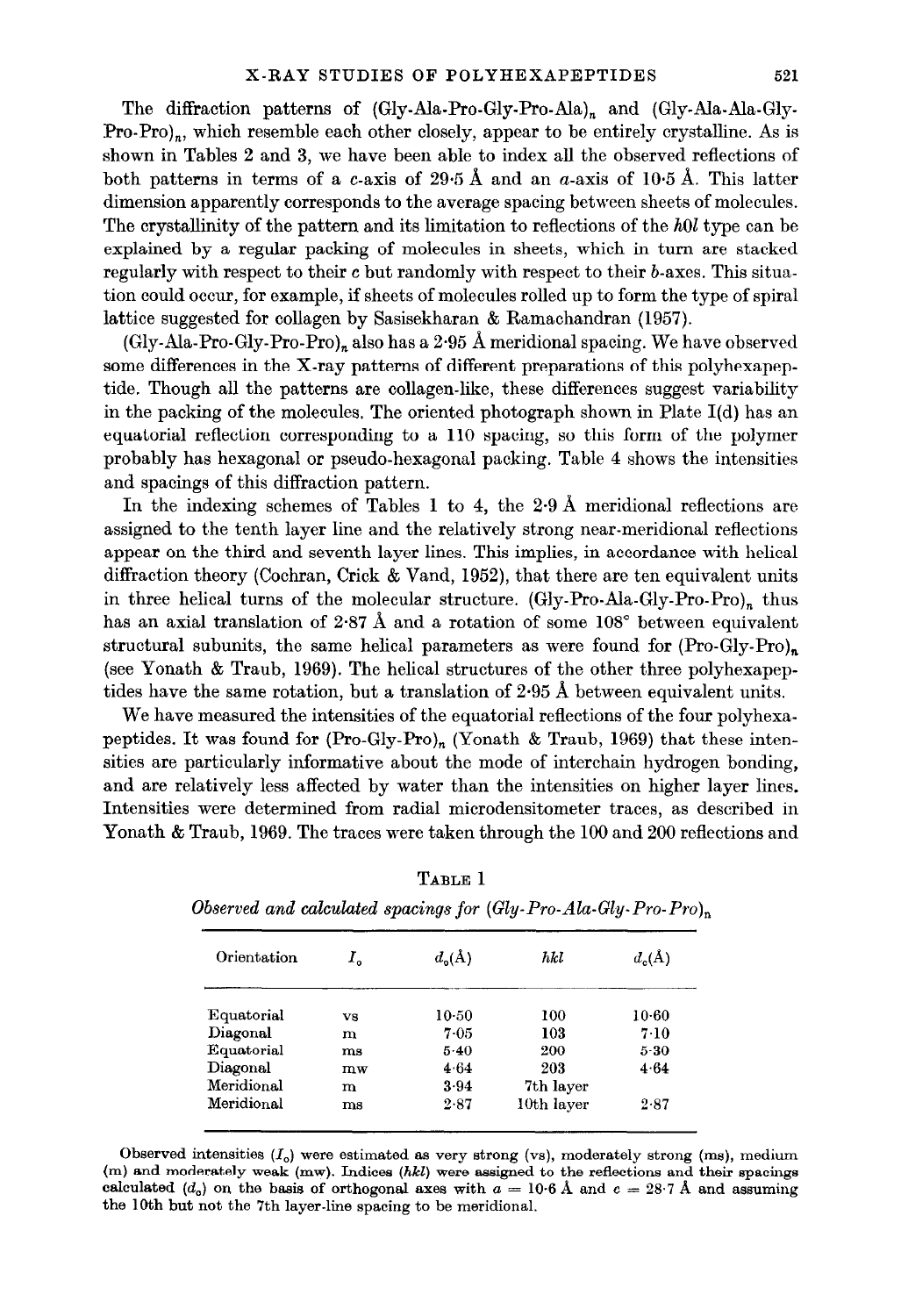#### TABLE 2

| Orientation     | I.    | $d_{\alpha}(A)$ | hkl      | $d_{\alpha}(\AA)$ |
|-----------------|-------|-----------------|----------|-------------------|
| Equatorial      | vs    | $10-40$         | 100      | $10-50$           |
| Diagonal        | m     | 7.06            | 103      | 7.18              |
| Equatorial      | vs    | 5.31            | 200      | 5.25              |
| Diagonal        | $m$ w | 4.64            | 203      | 4.63              |
| Meridional      | ms    | 3.92            | 107      | 3.91              |
| Diagonal        | w     | $3 - 55$        | 206      | 3.59              |
| Equatorial      | vw    | 3.53            | 300      | 3.50              |
| Near meridional | mw    | 3.33            | 207      | 3.29              |
| Meridional      | я     | $2 - 95$        | 0, 0, 10 | 2.95              |
| Meridional      | w     | 2.85            | 1, 0, 10 | 2.84              |
| Near meridional | vw    | 2.59            | 2, 0, 10 | 2.57              |

Observed and calculated spacings for  $(Gly-Ala-Pro-Gly-Pro-Ala)_{n}$ 

Observed intensities  $(I_0)$  were estimated as very strong (vs), strong (s), moderately strong (ms), medium (m), moderately weak (mw), weak (w) and very weak (vw). Indices  $(hkl)$  were assigned to the reflections and their spacings calculated  $(d_o)$  on the basis of orthogonal axes with  $a = 10.5 \text{ Å}$ and  $c = 29.5$  Å.

TABLE 3 Observed and calculated spacings for  $(Gly-Ala-Ala-Gly-Pro-Pro)_{n}$ 

| Orientation     | I.    | $d_{\alpha}(\mathbf{A})$ | hkl      | $d_{\alpha}(\mathbf{A})$ |
|-----------------|-------|--------------------------|----------|--------------------------|
| Equatorial      | vg    | $10-40$                  | 100      | $10 - 50$                |
| Diagonal        | $m$ w | 7.10                     | 103      | 7.18                     |
| Equatorial      | я     | 5.32                     | 200      | 5.25                     |
| Diagonal        | mw    | 4.56                     | 203      | 4.63                     |
| Meridional      | $m$ w | 3.95                     | 107      | 3.91                     |
| Equatorial      | vw    | 3.54                     | 300      | 3.50                     |
| Near meridional | w     | 3.26                     | 207      | 3.29                     |
| Meridional      | ms    | 2.95                     | 0, 0, 10 | 2.95                     |
| Meridional      | w     | 2.84                     | 1, 0, 10 | 2.84                     |
| Near meridional | vw    | 2.59                     | 2, 0, 10 | 2.57                     |

Observed intensities  $(I<sub>o</sub>)$  were estimated as very strong (vs), strong (s), moderately strong (ms), moderately weak  $(mw)$ , weak  $(w)$  and very weak  $(vw)$ . Indices  $(hkl)$  were assigned to the reflections and their spacings calculated (d<sub>o</sub>) on the basis of orthogonal axes with  $a = 10.5$  Å and  $c = 29.5$  Å.

TABLE 4

|  | Observed and calculated spacings for $(Gly-Ala\text{-}Pro-Gly\text{-}Pro\text{-}Pro)_{x}$ |  |
|--|-------------------------------------------------------------------------------------------|--|
|  |                                                                                           |  |

| Orientation | ı.          | $d_{\alpha}(\mathbf{A})$ | hkl        | $d_n(A)$ |
|-------------|-------------|--------------------------|------------|----------|
| Equatorial  | vs          | $10-30$                  | 100        | $10-30$  |
| Diagonal    | m           | 7.04                     | 103        | 7.11     |
| Equatorial  | $_{\rm ms}$ | 5.89                     | 110        | 5.95     |
| Equatorial  | m           | 5.26                     | 200        | 5.15     |
| Diagonal    | $m$ w       | 4.51                     | 203        | 4.56     |
| Meridional  | w           | 4.01                     | 7th layer  |          |
| Meridional  | m           | 2.95                     | 10th layer |          |

Observed intensities  $(I_0)$  were estimated as very strong (vs), moderately strong (ms), medium (m), moderately weak (mw) and weak (w). Indices (hkl) were assigned to the reflections and their spacings calculated ( $d_0$ ) on the basis of an hexagonal cell with  $a = 11.9$  Å and  $c = 29.5$  Å, and assuming the 10th but not the 7th layer-line to be meridional.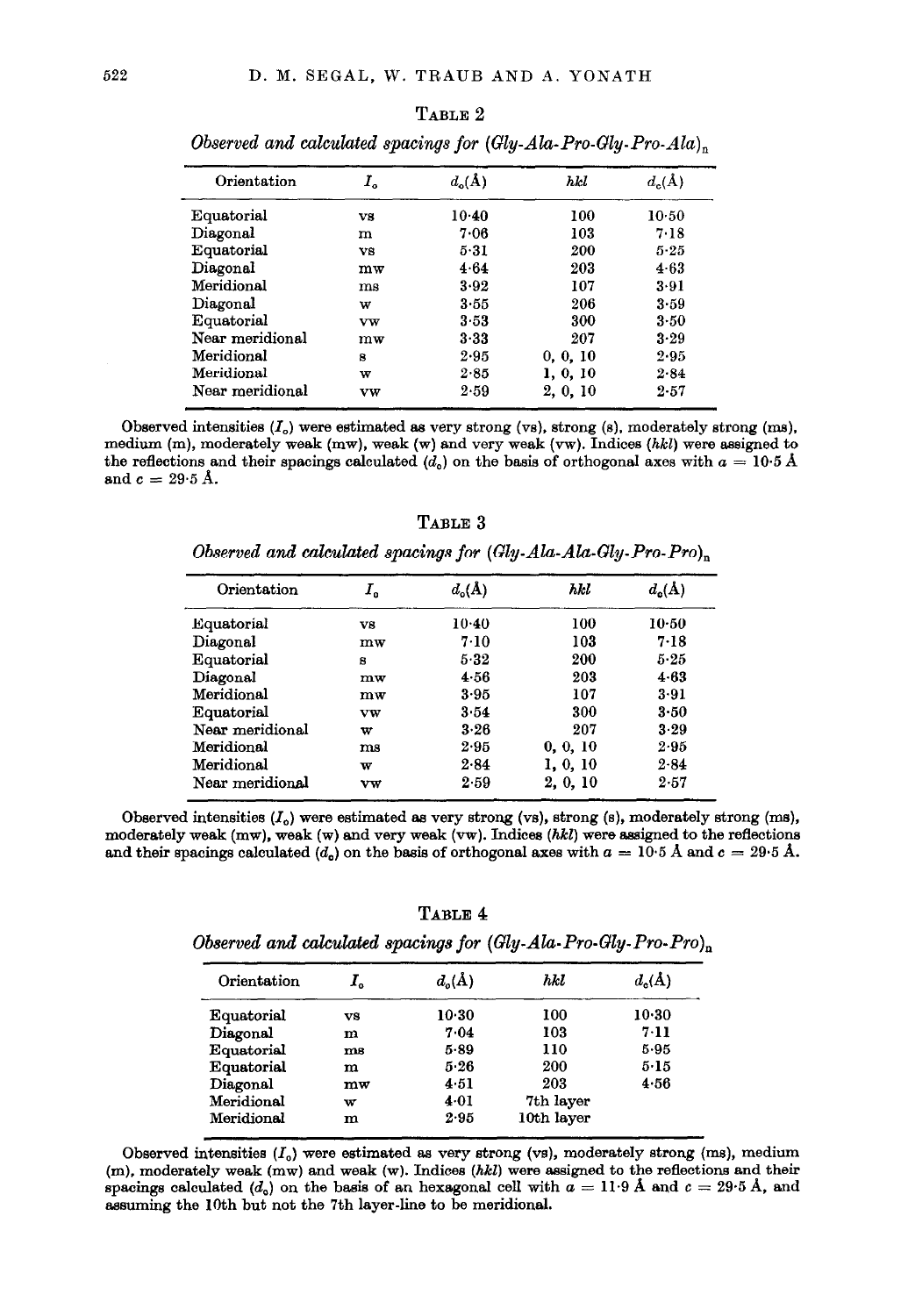ratios of the integrated intensities for these reflections derived for all the materials except (Gly-Ala-Pro-Gly-Pro-Pro)<sub>n</sub>. In the latter case traces were taken through  $100$ and 110, which is better separated from other features of the pattern than is 200, in photographs of this polymer.

For (Gly-Pro-Ala-Gly-Pro-Pro), corrections, estimated at some  $30\%$ , were made for the contributions of near-meridional streaks to the intensities measured at 200 (see Ponath & Traub, 1969). For the other three polyhexapeptides no attempt was made to correct for streaks, as these do not occur in completely crystalline X-ray patterns, but in the comparison with calculated intensities (see section on Structure Analysis) account was taken of the combined intensity contributions from the equatorial, first and second layer lines. The measured intensity ratios for the four polyhexapeptides are shown in Table 5.

## TABLE 5

Observed and calculated equatorial intensity ratios for polyhexapeptides,  $(Pro-Gly-Pro)_{n}$  and collagen

| Polymer                                | Intensity ratio |            |  |  |
|----------------------------------------|-----------------|------------|--|--|
|                                        | Observed        | Calculated |  |  |
| (Gly-Pro-Ala-Gly-Pro-Pro)              | 1.6             | 1·1        |  |  |
| (Gly-Ala-Pro-Gly-Pro-Ala),             | 2.8             | 2.1        |  |  |
| (Gly-Ala-Ala-Gly-Pro-Pro) <sub>n</sub> | $2 - 6$         | 9.1        |  |  |
| (Gly-Ala-Pro-Gly-Pro-Pro),             | 3.3             | 4.0        |  |  |
| (Pro-Gly-Pro),                         | 0.85            | 0.88       |  |  |
| Collagen                               | 0.60            | 0.74       |  |  |

Values are given for the  $110/100$  intensity ratio for (Gly-Ala-Pro-Gly-Pro-Pro)<sub>n</sub> and for  $200/100$ in all other cases. Observed and calculated intensity ratios for  $(Pro-Gly-Pro)$ , and collagen are taken from Yonath & Traub (1969). These and values for (Gly-Pro-Ala-Gly-Pro-Pro), refer to equatorial reflections only; values for the other three polyhexapeptides represent summations of unresolved reflections on the equatorial, first and second layer lines.

# 4. Structure Analysis

The 100 spacings observed for the polyhexapeptides are all between 10 and 11 A. These dimensions and the close resemblance of their diffraction patterns to those of collagen and  $(Pro-Gly-Pro)_n$  strongly indicate that the polyhexapeptides too have three-stranded molecular structures. The drop in molecular weight observed after chemical melting of polyhexapeptides in solution (see Segal, 1969) provides additional support for this conclusion and suggests that each molecule consists of separate polypeptide chains rather than one long chain folded back on itself.

There are two different ways in which three parallel polyhexapeptide chains can aggregate to form structures consistent with the observed helical parameters. The two modes of aggregation are illustrated in Figure 1 for the example of (Gly-Ala-Pro-Gly-Pro-Pro)<sub>n</sub>. The structural formula of this polymer is shown in Figure 2.

From Figure 1 it can be seen that a translation of  $2.9 \text{ Å}$  and a rotation of  $108^{\circ}$ would only relate completely identical units if all tripeptides in all three chains were in fact identical. For the mode of aggregation of Figure  $l(a)$ , which is the more regular of the two, the helical parameters are 5.8 Å translation and  $216^{\circ}$  rotation. For the case of Figure 1(b) a translation of 17-4 Å and a rotation of  $-72^{\circ}$  is required for exact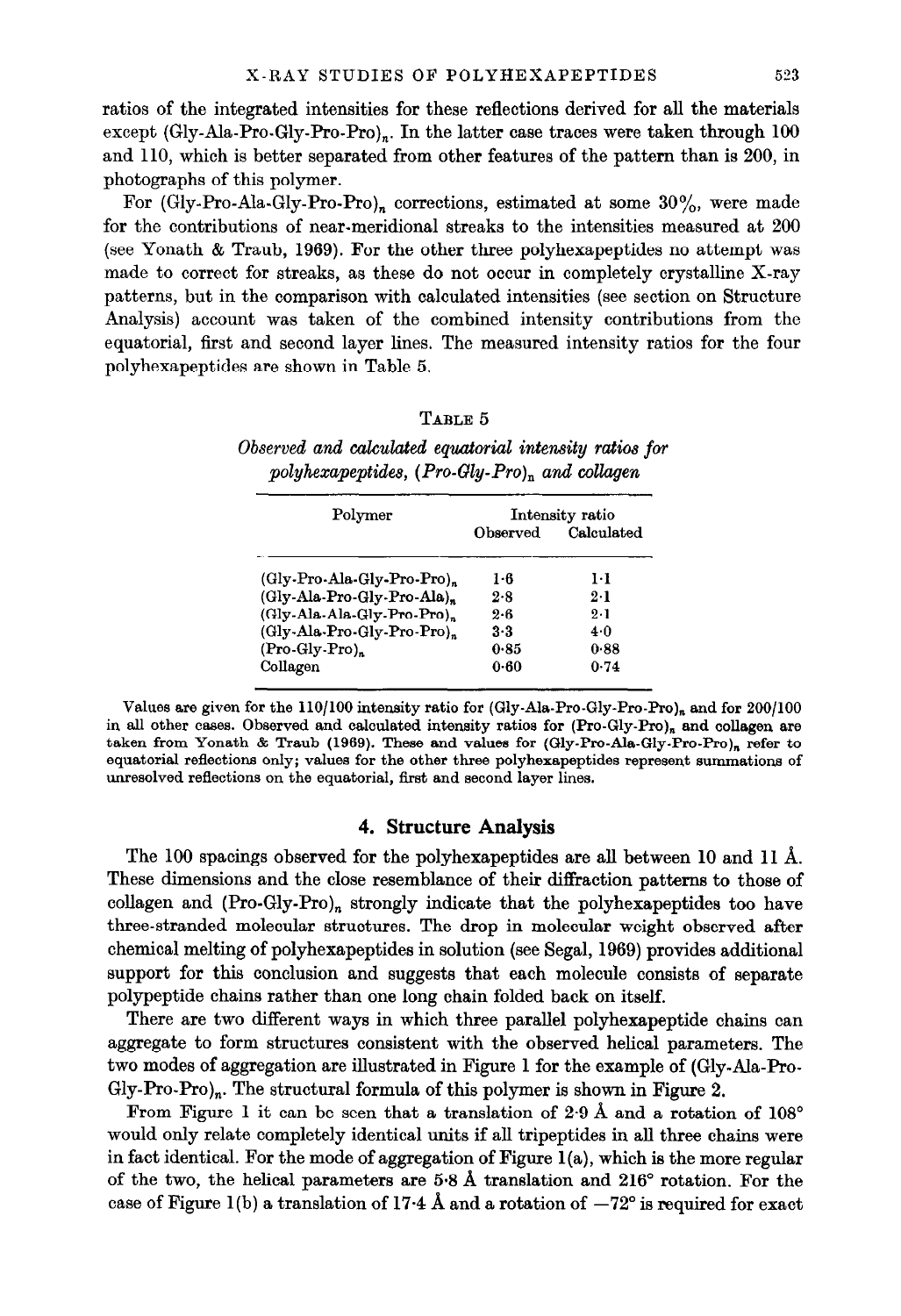| Gly          | Pro              | Pro                     | Gly          | Gly          | Pro              | Pro                     | Gly        |
|--------------|------------------|-------------------------|--------------|--------------|------------------|-------------------------|------------|
| Ala          | Gly              | $\Pr$ o                 | Ala          | Ala          | Gly              | Pro                     | Ala        |
| Pro          | Pro              | Gly                     | $\rm Pro$    | Pro          | Ala              | $\rm\,Gly$              | Pro        |
| Gly          | Pro              | Ala                     | Gly          | Gly          | Pro              | Ala                     | Gly        |
| Pro          | Gly              | Pro                     | Pro          | Pro          | Gly              | Pro                     | Pro        |
| Pro          | Ala              | Gly                     | Pro          | Pro          | Pro              | $\rm\,Gly$              | Pro        |
| Gly          | Pro              | Pro                     | Gly          | Gly          | Pro              | Pro                     | $\rm{Gly}$ |
| Ala          | $\rm{Gly}$       | $\mathbf{Pro}$          | Ala          | Ala          | Gly              | Pro                     | Ala        |
| Pro          | Pro              | $_{\rm Gly}$            | Pro          | Pro          | Ala              | $\rm{Glv}$              | Pro        |
| $_{\rm Gly}$ | Pro              | Ala                     | $_{\rm Gly}$ | $_{\rm Gly}$ | Pro              | Ala                     | Gly        |
| Pro          | $_{\rm Gly}$     | Pro                     | Pro          | Pro          | Gly              | Pro                     | Pro        |
| Pro          | Ala              | Gly                     | Pro          | Pro          | Pro              | Gly                     | $\rm Pro$  |
|              |                  | Chain Chain Chain Chain |              |              |                  | Chain Chain Chain Chain |            |
| ı            | $\boldsymbol{2}$ | 3                       | 1            | 1            | $\boldsymbol{2}$ | 3                       | 1          |
|              | (a)              |                         |              |              | (b)              |                         |            |

FIG. 1. Two possible modes of aggregation of three polyhexapeptide chains, illustrated for (Gly-Ala-Pro-Gly-Pro-Pro)<sub>n</sub>, (a) screw axis with translation of 5.8 Å and rotation of 216°, (b) screw axis with translation of 17.4 Å and rotation of  $-72^{\circ}$ .



FIG. 2. Structural formula of one hexapeptide unit of (Gly-Ala-Pro-Gly-Pro-Pro), indicating notation used in text.

structural correspondence. In the first case, the asymmetric unit of structures is one hexapeptide, and in the second, one hexapeptide from each of the three chains.

Both modes of aggregation could give rise to features in the diffraction pattern, including meridional reflections, in addition to those that would result from a screw axis of 2.9 A translation and  $108^{\circ}$  rotation (Cochran *et al.*, 1952). However, as the two halves of the polyhexapeptides differ in only two or four out of eighteen non-hydrogen atoms, such features are likely to be weak end we have not, in fact, observed them.

We have carried out systematic evaluations of possible molecular conformations for the polyhexapeptides in terms of van der Waals contacts and calculated intensities for equatorial reflections, using the procedures described in Yonath & Traub (1969). However, to avoid a prohibitive amount of computation, we have reduced the scope of the anslysis on the basis of two simplifying assumptions.

First, we have assumed that the polyhexapeptide structures do not differ very greatly from that found for (Pro-Gly-Pro),. In terms of the conformational parameters explained in Figure 2 of Yonath & Traub (1969), we have investigated a region of possible structures with  $h_1 = 2.2$  to 3.6 Å,  $h_2 = 2.8$  to 3.8 Å,  $\mu = 110$  to 150°,  $\nu = 80$  to 130°,  $\delta_1 = 70$  to 140° and  $\rho = 0.8$  to 2.1 Å. This region is centred around the structure of  $(Pro-Gly-Pro)<sub>n</sub>$  and allows a minimum variation in atomic positions of about 1-O A for each parameter. The two-bonded and collagen II models are well inside this region, but structures of the collagen I type are excluded.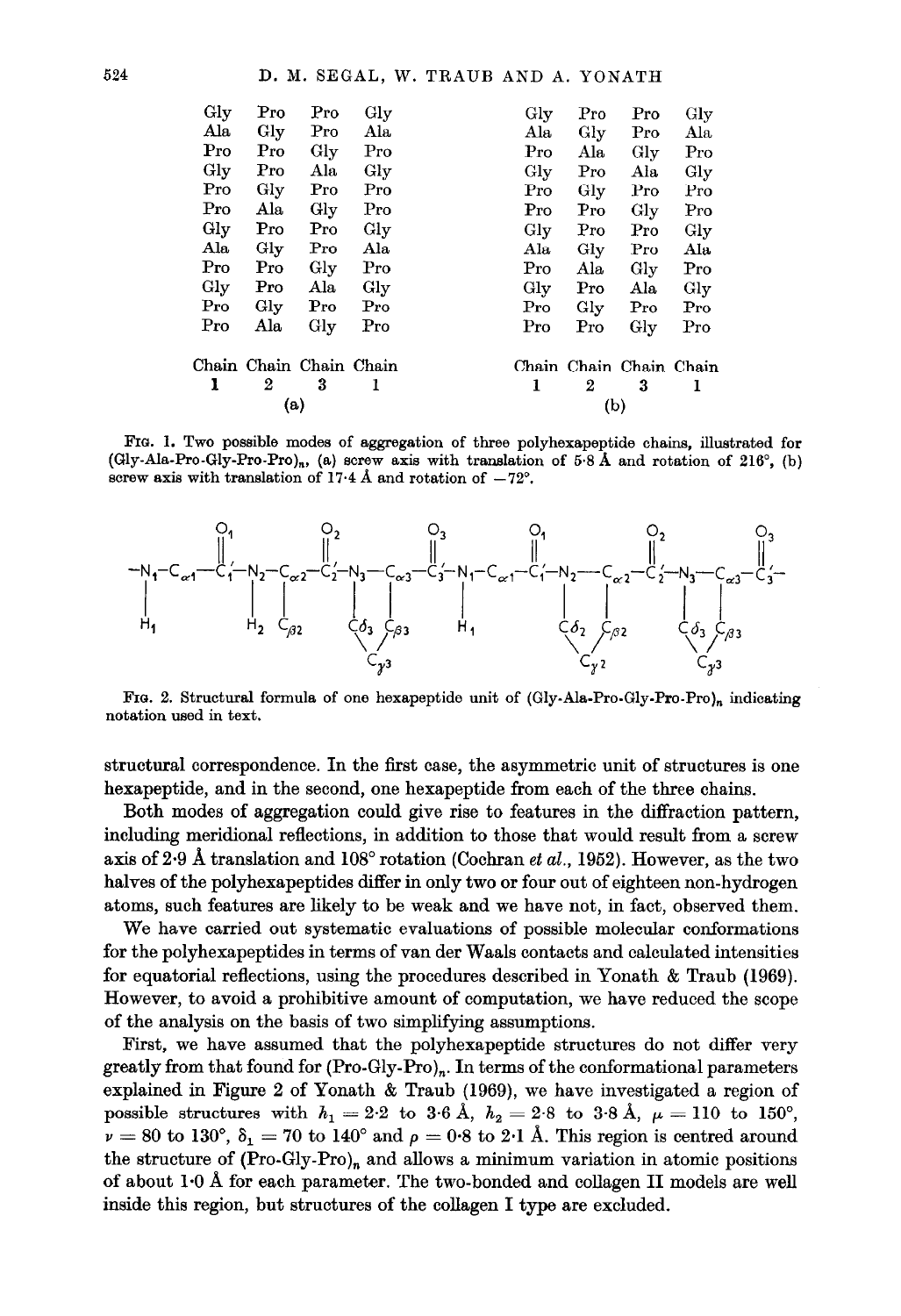Second, we have assumed that the  $\alpha$  carbon atoms of all the glycine residues in each polyhexapeptide lie on a regular helix, i.e. all these atoms lie at the same radial distance  $\rho$  from the helix axis and there are identical translations and rotations relating successive glycyl  $\alpha$  carbons. Without this assumption the number of parameters required to describe a polyhexapeptide conformation would be more than double that for the polytripeptide. With this assumption it is possible to analyse polyhexapeptide conformations in terms of two polytripeptides.

Both our postulates are implicit in the generally made assumption that collagen itself incorporates the various ammo acid sequences we have considered in an easentially uniform polytripeptide backbone conformation.

We have made systematic conformational analyses, as described in Yonath & Traub (1969), for the four polytripeptide sequences (Gly-Ala-Pro)<sub>n</sub>, (Gly-Pro-Ala)<sub>n</sub>, (Gly-Ala-Ala)<sub>n</sub> and (Gly-Pro-Pro)<sub>n</sub> for triple helices with 2.95 Å axial translation and  $108^{\circ}$  rotation and for the sequence (Gly-Pro-Ala)<sub>n</sub> and (Gly-Pro-Pro)<sub>n</sub> assuming  $2.87$  A translation and  $108^{\circ}$  rotation. Substituting alanine for proline residues removes the restrictions on the conformational possibilities imposed by short contacts involving the C<sub>Y</sub> and C<sub>δ</sub> atoms and by the need of a dihedral angle about the N–C<sub>α</sub> bond consistent with closure of the pyrolidine ring. We took account of this even in the analysis of the  $(Gly-Pro-Pro)_n$  sequence by ignoring short contacts from the reference tripeptide to  $C_{\gamma}$  or CS atoms of other chains or of second nearest neighbour residues in the same chain, as in the polyhexapeptides these might involve proline-alanine rather than proline-proline interactions. We also allowed O-5 A additional latitude in considering short contacts between atoms in neighbouring tripeptides on the same or different chains to allow for the possibility of different conformations in the two halves of a hexapeptide.

Given the assumption we have made, the conformation of a polyhexapeptide can be considered as a combination of possible conformations for the corresponding polytripeptides. Furthermore, structure factors for the polyhexapeptide can be calculated by summing corresponding structure factors for the polytripeptides.

None of the polytripeptide analyses revealed any stereochemically possible conformation with interchain hydrogen bonding of the type  $N_1H_1 \ldots O_3$  (see Fig. 2) for which the 200/100 intensity ratio [or 110/100 for (Gly-Ala-Pro-Gly-Pro-Pro)<sub>n</sub>] is greater than O-4. As the observed intensity ratios for all the polyhexapeptides are in fact far greater than this (see Table 5), this mode of hydrogen bonding, which is a feature of the two-bonded structure, is clearly excluded by the analyses.

The analyses do reveal stereochemically acceptable conformations with suitably large intensity ratios for all the polytripeptides, but only with hydrogen bonding of the type  $N_1H_1 \ldots O_2$ , which occurs in (Pro-Gly-Pro)<sub>n</sub>. Moreover, for all the tripeptide sequences, these acceptable conformations are all quite close to that of  $(Pro-Gly-Pro)_{n}$ and are included in the region with  $h_1 = 2.6$  to 3.0 Å,  $h_2 = 3.2$  to 3.6 Å,  $\mu = 115$ to 140°,  $\nu = 105$  to 125°,  $\delta_1 = 80$  to 120° and  $\rho = 1.4$  to 1.8 Å.

Clearly, by stereochemical criteria, any of the polyhexapeptides could have the same conformation as  $(Pro-Gly-Pro)<sub>n</sub>$ . Indeed, their lower proline content makes the stereochemical restrictions on their possible conformations somewhat less severe.

The  $(Pro-Gly-Pro)<sub>n</sub>$  conformation is also consistent with the intensities observed for the equatorial reflections of the polyhexapeptides. Table 5 shows comparison of the observed data with intensities calculated for the various polyhexapeptides,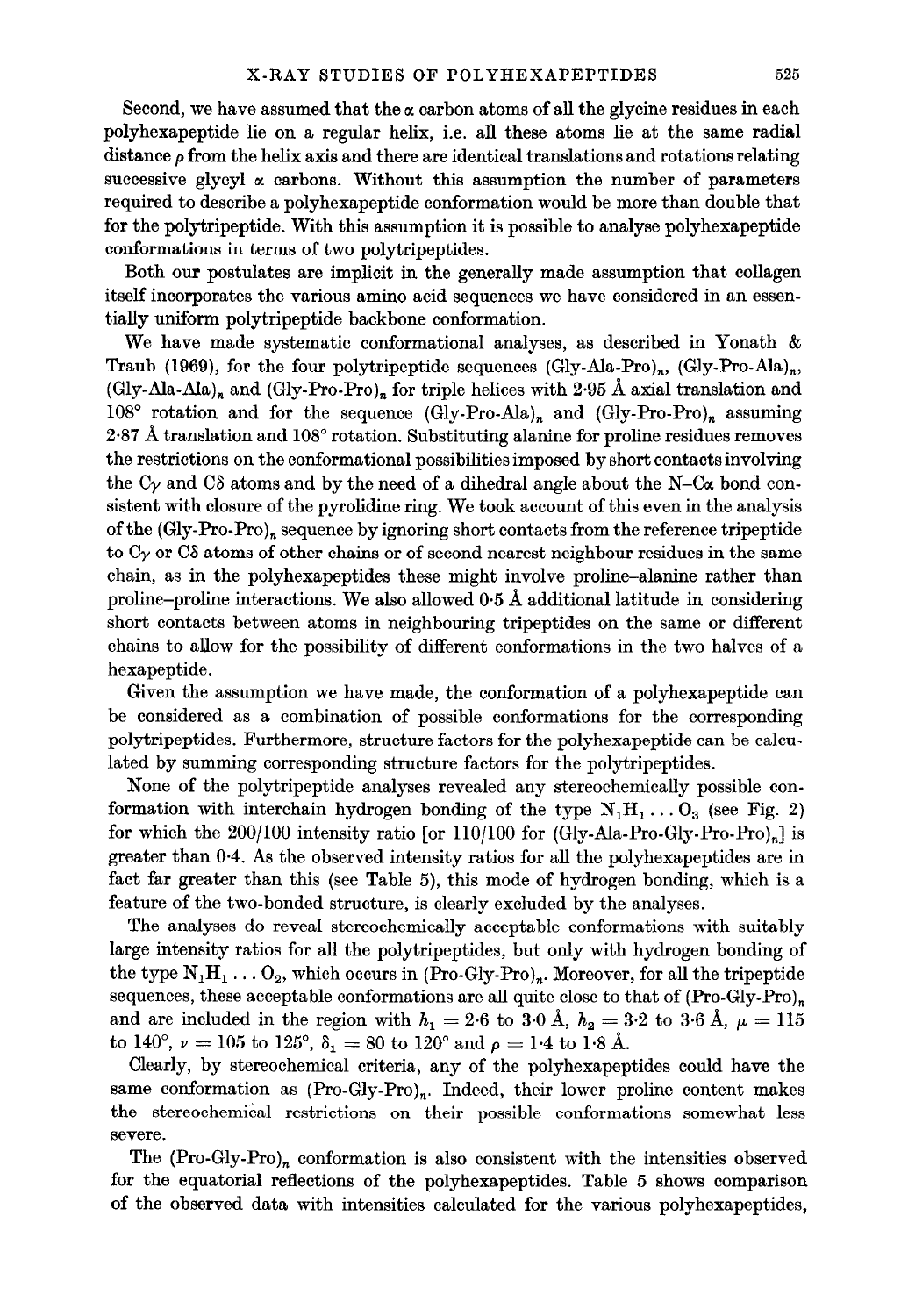assuming the conformation of  $(Pro-Gly-Pro)_{n}$  and water molecules hydrogen-bonded to the free CO groups, as described in Yonath & Traub (1969), as well as to the free NH groups of the alanyl residues. The calculated ratios of equatorial intensities are very sensitive to the spacings of the reflections and also appreciably affected by the contributions of water molecules. They are less affected by contributions of  $C_{\gamma}$  and  $C_{\delta}$ atoms in the proline ring. As the errors in the intensity measurements may be as much as  $30\%$ , and as there may also be considerable errors in the water distribution we have assumed, the agreement between observed and calculated intensity ratios in Table 5 is quite good and supports the conclusion that the various polymers have closely similar conformations. Observed and calculated equatorial intensity ratios for  $(Pro-Gly-Pro)<sub>n</sub>$  and collagen are also shown in Table 5 as well as in Figure 5 of Yonath & Traub (1969), which also illustrates the incompatibility of such high ratios with  $N_1H_1 \ldots O_3$  hydrogen bonding.

In fact, at least three of the polyhexapeptides cannot have precisely the same backbone conformations as  $(Pro-Gly-Pro)_n$ , as they have a slightly larger axial translation per tripeptide. The systematic analyses of tripeptide sequences described above have indicated various possible conformations, close to that of  $(Pro-Gly-Pro)_{n}$ , with an axial translation of 2.95 A per tripeptide. However, we feel unable to choose among these, as the limited data available to us have not proved adequate to determine the apparently small conformational differences between these polyhexapepticles and  $(Pro-Gly-Pro)<sub>n</sub>$ .

Possibly the differences in conformation may result from the fact that these three polyhexapepticles all have an alanine residue following glycine in the amino acid sequence. Whereas for  $(Gly-Pro-Ala-Gly-Pro-Pro)_{n}$ , with a  $(Pro-Gly-Pro)_{n}$ -like conformation, the alanine NH would point outwards and could easily form a hydrogen bond with water; NH of alanine in the second position, as in Figure 2 would point towards another polypeptide chain of the same triple helix. Though it is not impossible for a hydrogen bond to be made to water in this position, this might occur more easily if there were a small conformational change.

It is interesting to note that (Gly-Ala-Hypro), has recently been reported to show a collagen-like X-ray pattern with a meridional spacing of 2.92 A (Andreeva, Esipova, Millionova, Rogulenkova  $\&$  Shibnev, 1967), thus supporting a possible correlation between a long meridional spacing and an NH group after the glycyl residue.

# 5. Discussion

It is clear that all four polyhexapeptides have triple-helical structures with interchain hydrogen bonding of the collagen II type and conformations close to that of (Pro-Gly-Pro),. The physicochemical studies of the polyhexapeptides in solution, described in Segal (1969), provide strong independent evidence for there being only one NH . . . 0 interchain hydrogen bond per tripeptide.

As described in Yonath  $\&$  Traub (1969), collagen has a relatively high  $200/100$ intensity ratio, which appears to preclude the  $N_1H_1 \ldots O_3$  hydrogen bond of the twobonded structure, and its intensity distribution is consistent with the  $(Pro-Gly-Pro)<sub>n</sub>$ conformation. Aa it has now been shown that amino acid sequences of the form Gly-Pro-X, Gly-Ala-Pro and Gly-Ala-Ala can all be incorporated into essentially the same one-bonded conformation, it is difficult to imagine that the helical structure of collagen itself is not also of this type.